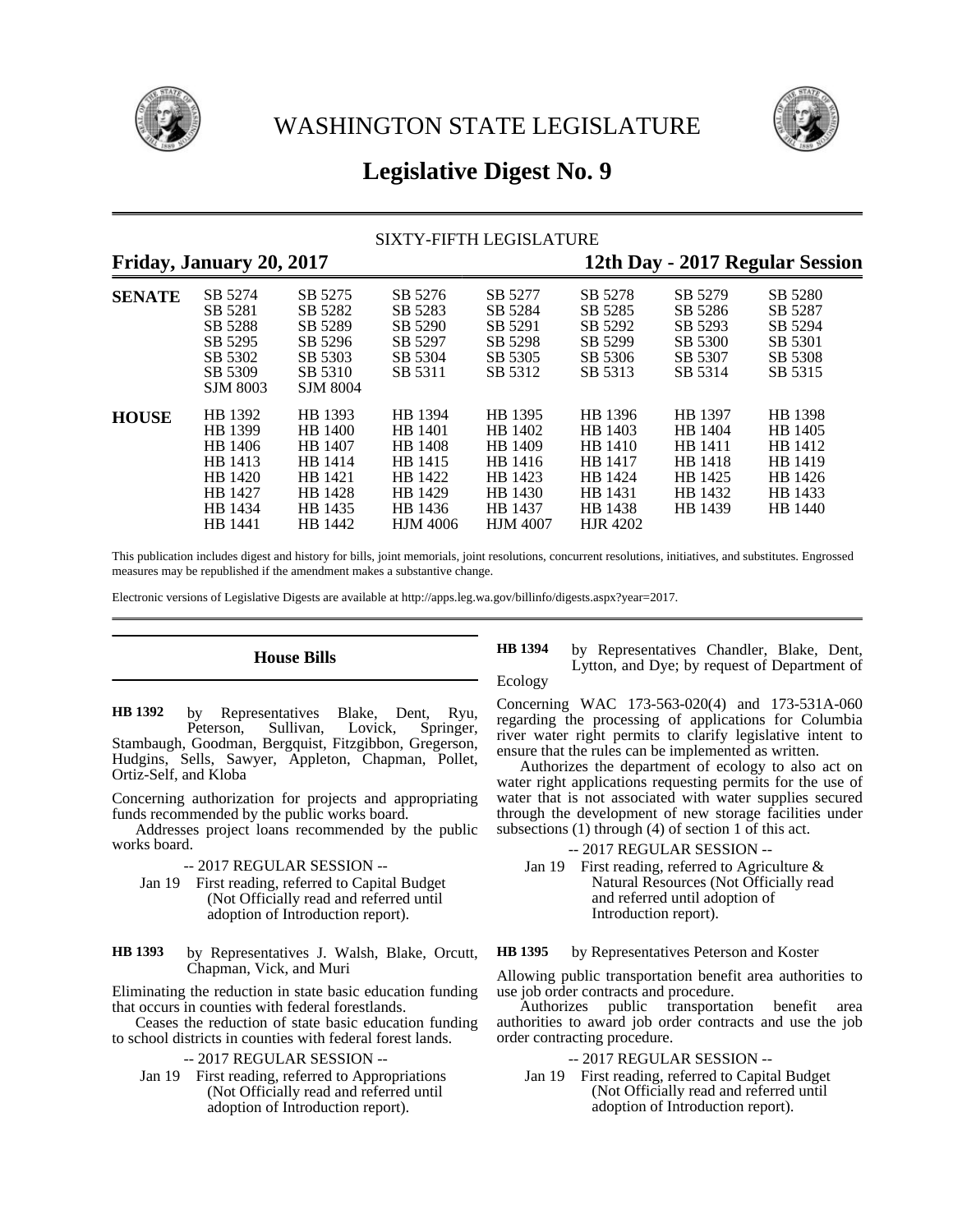by Representatives Graves, Jinkins, Goodman, Rodne, Muri, Haler, Orwall, Kilduff, and **HB 1396**

Kirby

Clarifying the duties of court clerks.

Changes the duty of a court clerk from "conform to the direction of the court" to "support the court in the performance of the courts' statutory duties."

Removes the duty of the clerk of the court to forward certain forms to the division of child support.

-- 2017 REGULAR SESSION --

Jan 19 First reading, referred to Judiciary (Not Officially read and referred until adoption of Introduction report).

by Representatives Dolan, Van Werven, Appleton, Pollet, and Kilduff; by request of State Board for Community and Technical Colleges **HB 1397**

Exempting property owned or used by community and technical colleges from property tax.

Provides a property tax exemption on property owned or used by community and technical colleges.

-- 2017 REGULAR SESSION --

Jan 19 First reading, referred to Finance (Not Officially read and referred until adoption of Introduction report).

by Representatives McCabe, Lovick, Haler, Klippert, Rodne, Hayes, Irwin, Johnson, Griffey, Holy, Caldier, and Muri **HB 1398**

Making crimes and threats against persons because of their occupation as a law enforcement officer a hate crime.

Finds that a hate crime committed against a victim because of the victim's occupation as a law enforcement officer may be identified in the same manner that a hate crime committed against a victim of another protected group is identified.

-- 2017 REGULAR SESSION --

- Jan 19 First reading, referred to Public Safety (Not Officially read and referred until adoption of Introduction report).
- by Representatives Dent, Blake, Irwin, Shea, Dye, Pettigrew, Buys, Koster, and Schmick **HB 1399**

Concerning compensation for property damage caused by wild deer or elk.

Removes the definition for "commercial crop" and provides a definition for "agricultural crop" for purposes of chapter 77.36 RCW (wildlife damage).

Increases the amounts of compensation paid for damage to property or agricultural crops by wild deer or elk and for damage to livestock caused by bears, wolves, or cougars.

-- 2017 REGULAR SESSION --

Jan 19 First reading, referred to Agriculture & Natural Resources (Not Officially read and referred until adoption of Introduction report).

by Representatives Dent, Gregerson, Hargrove, McBride, Klippert, Tarleton, Dye, Blake, Peterson, Sells, Griffey, Holy, Harris, McCabe, Buys, Koster, Haler, Wilcox, Graves, Jenkin, Van Werven, Stokesbary, Pike, Condotta, Rodne, MacEwen, Irwin, Nealey, Volz, McDonald, McCaslin, Chandler, Stambaugh, Barkis, Kraft, Manweller, Muri, J. Walsh, Pettigrew, Bergquist, and Kagi **HB 1400**

Creating Washington state aviation special license plates.

Creates Washington state aviation special license plates to provide funds to the department of transportation to support infrastructure improvements at public use airports in the state.

-- 2017 REGULAR SESSION --

Jan 19 First reading, referred to Transportation (Not Officially read and referred until adoption of Introduction report).

by Representatives Ortiz-Self, Stonier, Ryu, Peterson, Santos, Jinkins, Appleton, and **HB 1401**

Bergquist

Requiring the court to remove any person serving as a court-appointed special advocate or volunteer guardian ad litem if that person has made a materially false statement under oath.

Requires a court to remove a person from serving as a court-appointed special advocate or volunteer guardian ad litem if the court is: (1) Notified that the person has been removed from another county's registry pursuant to the disposition of a grievance; or

(2) Otherwise made aware that the individual was found by a court to have made a materially false statement that he or she knows to be false during an official proceeding under oath.

-- 2017 REGULAR SESSION --

Jan 19 First reading, referred to Judiciary (Not Officially read and referred until adoption of Introduction report).

by Representatives Jinkins, Griffey, Rodne, **HB 1402**

Goodman, Muri, Kilduff, Orwall, Haler, Kirby, Hansen, Frame, Johnson, Appleton, Ortiz-Self, and Cody

Concerning the rights and obligations associated with incapacitated persons and other vulnerable adults.

Prohibits a guardian or limited guardian from restricting an incapacitated person's or other vulnerable adult's right to communicate, visit, interact, or otherwise associate with persons of the incapacitated person's or vulnerable adult's choosing.

Requires a guardian or limited guardian of an incapacitated person to inform certain persons, within five days, after the incapacitated person: (1) Makes a change in residence;

(2) Has been admitted to a medical facility for emergency or acute care; or

(3) Dies.

Requires the office of public guardianship, in partnership with the office of the state long-term care ombuds, to develop and offer training targeted to the legal community and persons working in long-term care facilities.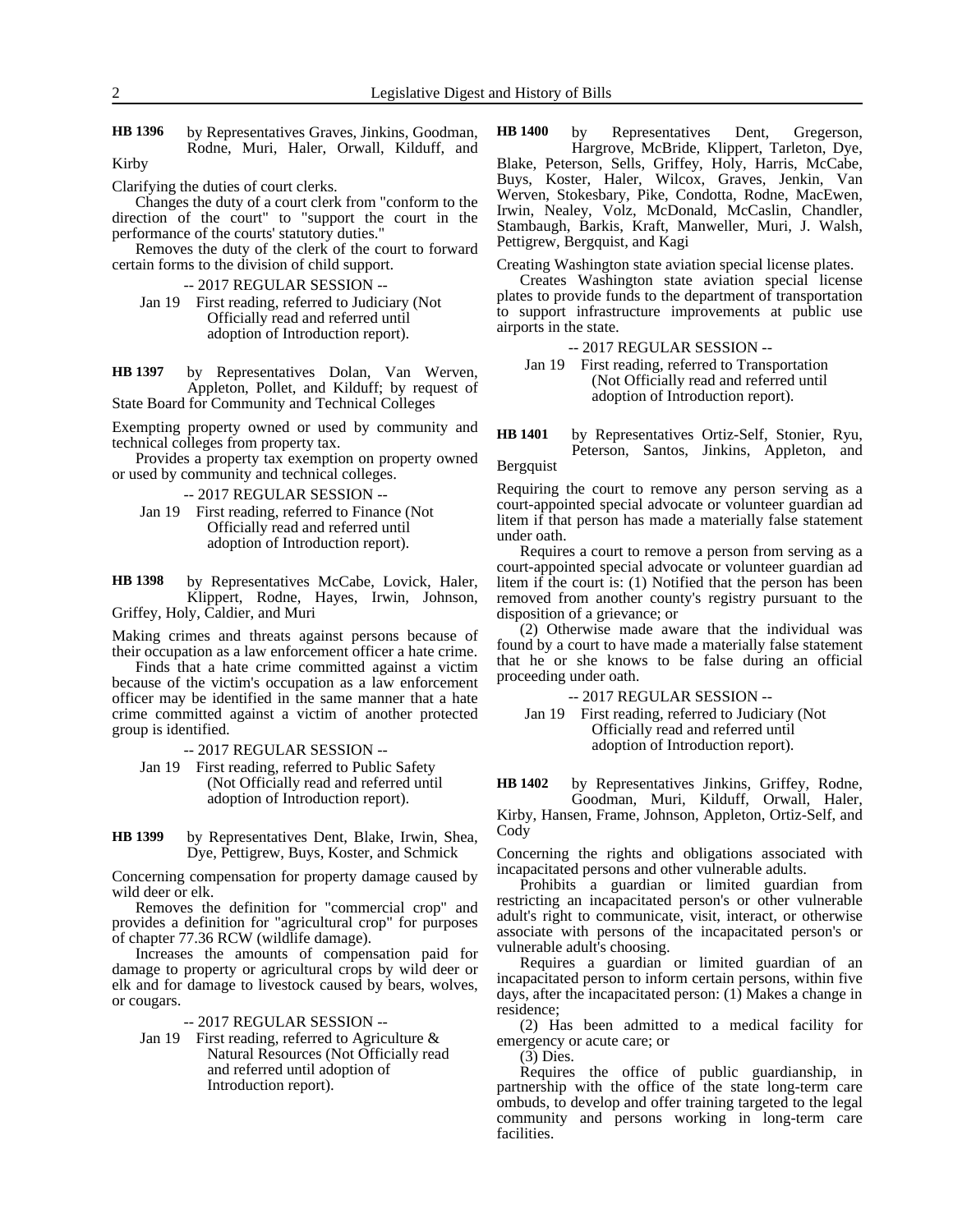-- 2017 REGULAR SESSION --

- Jan 19 First reading, referred to Judiciary (Not Officially read and referred until adoption of Introduction report).
- by Representatives Short, Springer, Kretz, Wilcox, Blake, Schmick, Muri, Lytton, and Morris **HB 1403**

Encouraging job creation and retention in rural economies through the transparent and accountable provision of targeted tax relief for silicon smelters.

Provides a public utility tax credit, a business and occupation tax credit, and an exemption from the brokered natural gas use tax for silicon smelters to promote the manufacture of silicon for solar energy systems.

- -- 2017 REGULAR SESSION --
- Jan 19 First reading, referred to Technology & Economic Development (Not Officially read and referred until adoption of Introduction report).

by Representatives Tarleton, Wilcox, Sells, Chandler, Haler, Stambaugh, Van Werven, Santos, and Stanford **HB 1404**

Conducting a workforce study of employment opportunities in the agriculture, environment, and natural resources economic sectors intended to provide educators with the information needed for informing students about employment opportunities in the studied fields.

Requires the workforce training and education coordinating board to conduct a workforce assessment for the agriculture, natural resources, and environment sectors to assess the available data on current and projected employment levels and hiring demand for skilled midlevel workers in those sectors.

-- 2017 REGULAR SESSION --

Jan 19 First reading, referred to Higher Education (Not Officially read and referred until adoption of Introduction report).

by Representatives Harmsworth, Bergquist, Orcutt, Rodne, Muri, Chandler, Stokesbary, Pollet, Stanford, Kilduff, and Springer **HB 1405**

Establishing a statute of limitation for toll collections.

Requires an action for the recovery of tolls and tollrelated civil penalties or fines to be commenced within six months from the time the vehicle was present in the toll facility.

-- 2017 REGULAR SESSION --

Jan 19 First reading, referred to Judiciary (Not Officially read and referred until adoption of Introduction report).

by Representatives Barkis, Blake, Chandler, Fitzgibbon, and Wilcox; by request of Department of Natural Resources **HB 1406**

Adjusting the surface mining funding structure.

Modifies the fee structure with regard to surface mining.

-- 2017 REGULAR SESSION --

- Jan 19 First reading, referred to Agriculture & Natural Resources (Not Officially read and referred until adoption of Introduction report).
- by Representatives Blake, Buys, Dent, Orcutt, and Fitzgibbon; by request of Department of Natural Resources **HB 1407**

Concerning expiration dates affecting the department of natural resources' contract harvesting program.

Addresses certain expiration dates affecting the department of natural resources' contract harvesting program.

-- 2017 REGULAR SESSION --

Jan 19 First reading, referred to Agriculture & Natural Resources (Not Officially read and referred until adoption of Introduction report).

by Representatives Manweller and Gregerson; by request of Department of Labor & Industries **HB 1408**

Concerning class B elevator work permits.

Authorizes the department of labor and industries to issue class B elevator work permits for the performance of class B elevator work without the requirement of a witness inspection of the equipment before it is placed into operation.

-- 2017 REGULAR SESSION --

Jan 19 First reading, referred to Labor & Workplace Standards (Not Officially read and referred until adoption of Introduction report).

by Representatives Orcutt and Clibborn **HB 1409**

Modifying the weight limitation for certain vessels exempt from the pilotage act.

Authorizes the board of pilotage commissioners to grant an exemption, from the provisions of the pilotage act, to a vessel that the board finds is:  $(1)$  A small passenger vessel that is not more than one thousand three hundred gross tons (international), does not exceed two hundred feet in overall length, and is operated exclusively in the waters of the Puget Sound pilotage district and lower British Columbia; or

(2) A yacht that is not more than one thousand three hundred gross tons (international) and does not exceed two hundred feet in overall length.

-- 2017 REGULAR SESSION --

Jan 19 First reading, referred to Transportation (Not Officially read and referred until adoption of Introduction report).

by Representatives Doglio, Dolan, Fey, Farrell, Jinkins, Fitzgibbon, Pollet, and Springer **HB 1410**

Authorizing certain public transportation benefit areas to impose a sales and use tax increase approved by voters.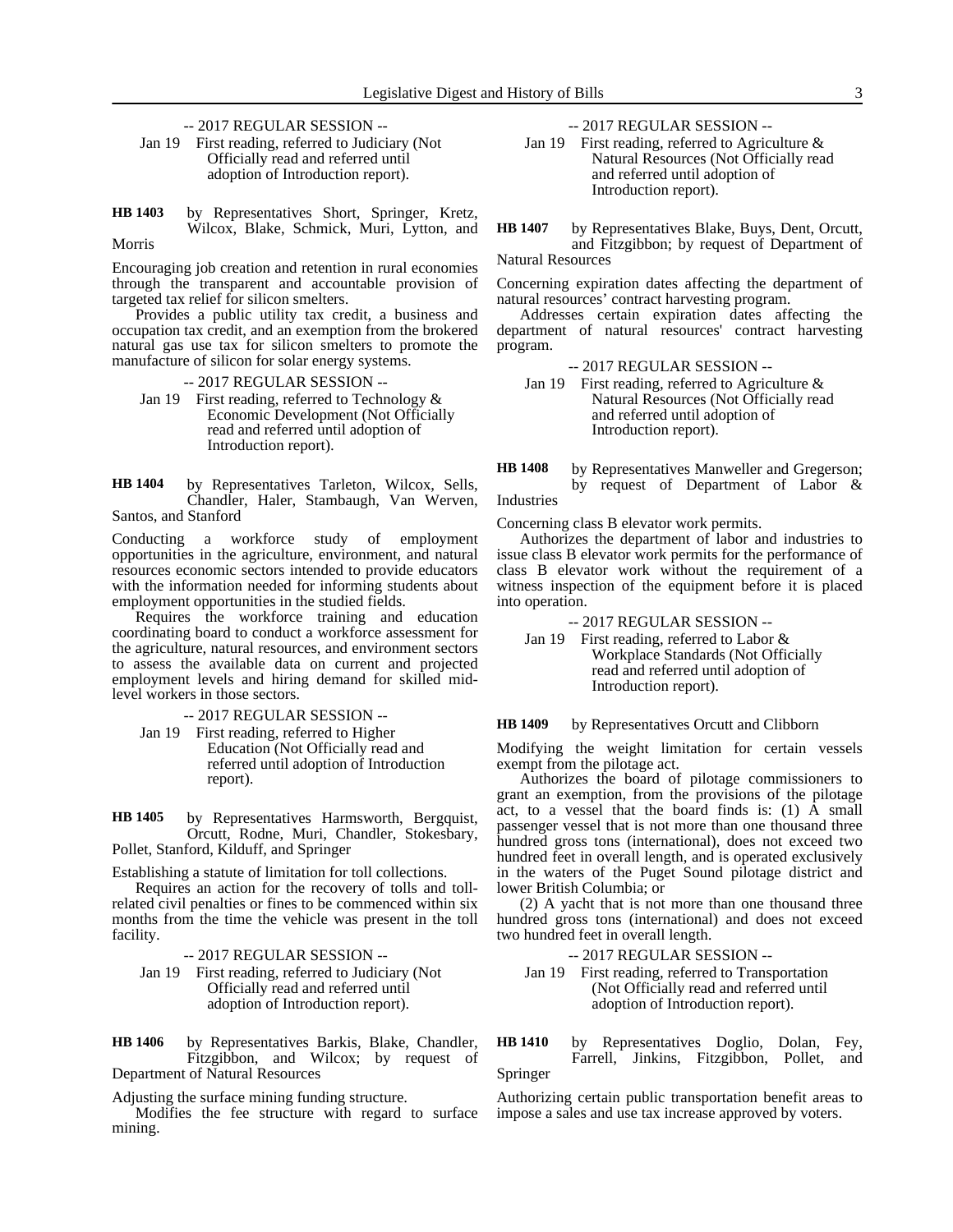Authorizes the legislative body of a public transportation benefit area to also submit an authorizing proposition to the voters and, if approved, impose a sales and use tax if the area is located in a county with a population of more than two hundred fifty thousand but less than four hundred thousand and contains two or more cities with a population of at least forty thousand.

### -- 2017 REGULAR SESSION --

- Jan 19 First reading, referred to Finance (Not Officially read and referred until adoption of Introduction report).
- by Representatives Cody, DeBolt, Riccelli, Caldier, Jinkins, and Appleton **HB 1411**

Concerning dental licensure through completion of a residency program.

Requires the state dental quality assurance commission to accept, in lieu of the practical examination, proof that a dental license applicant has satisfactorily completed a general practice residency or an advanced education in general dentistry residency program in the state of at least one year's duration.

-- 2017 REGULAR SESSION --

Jan 19 First reading, referred to Health Care & Wellness (Not Officially read and referred until adoption of Introduction report).

by Representatives Sells, Stambaugh, McCaslin, Koster, Blake, Muri, Kirby, Ortiz-Self, Hayes, Springer, McBride, Gregerson, Lovick, Haler, Harmsworth, Van Werven, Bergquist, Dent, Peterson, Klippert, Dye, Goodman, Holy, Kagi, Volz, Hargrove, Pollet, Pettigrew, Appleton, Slatter, Kloba, and Dolan **HB 1412**

Creating a pilot project to provide middle and junior high school students strategic and intentional academic support beyond the traditional school day.

Creates the accountability, responsibility, academic achievement, and opportunity act.

Establishes a pilot project to create learning labs in public middle and junior high schools to provide students with an organized and consistent learning environment to support them in meeting or exceeding grade-level standards, obtaining the skills to be successful high school students, and being well prepared for postsecondary education.

Requires the department of commerce to administer the pilot project.

Makes appropriations from the general fund to the department of commerce for the purposes of this act.

-- 2017 REGULAR SESSION --

Jan 19 First reading, referred to Education (Not Officially read and referred until adoption of Introduction report).

by Representatives Cody, Schmick, Macri, Harris, Jinkins, Appleton, and Springer **HB 1413**

Specifying to whom information and records related to mental health services may be disclosed for the purposes of care coordination and treatment.

Authorizes information and records related to mental health services, other than those obtained through treatment under chapter 71.34 RCW (mental health services for minors), to be disclosed to a person who requires information and records related to mental health services to assure coordinated care and treatment of a patient.

-- 2017 REGULAR SESSION --

Jan 19 First reading, referred to Health Care & Wellness (Not Officially read and referred until adoption of Introduction report).

by Representatives Stonier, Sawyer, Smith, Ryu, Hayes, Cody, Stambaugh, Appleton, Stokesbary, Fitzgibbon, Peterson, Wilcox, Barkis, **HB 1414**

Fitzgibbon, Peterson, Wilcox, Barkis, Gregerson, Macri, Jinkins, Chapman, Pollet, Ortiz-Self, Robinson, Frame, Kagi, Dolan, and Doglio

Concerning dental health services in tribal settings.

Authorizes dental health aide therapist services under certain conditions.

Provides that dental health aide therapist services are eligible for medicaid funding in order to promote increased dental care access for persons served in settings operated by Indian tribes, tribal organizations, and urban Indian organizations.

Requires the state health care authority to coordinate with the centers for medicare and medicaid services to provide that dental health aide therapist services are eligible for federal funding of up to one hundred percent.

-- 2017 REGULAR SESSION --

Jan 19 First reading, referred to Community Development, Housing & Tribal Affairs (Not Officially read and referred until adoption of Introduction report).

#### by Representatives Taylor, Harris, Manweller, McCaslin, and Shea **HB 1415**

Concerning statewide high school student assessments.

Declares an intent: (1) To simplify existing state assessment requirements and administer the ACT test as the statewide high school assessment for reading or language arts, mathematics, and science; and

(2) For the administration of the ACT test to be for federal accountability purposes and does not intend for the ACT test to be used in determining whether a student is eligible to graduate from high school.

-- 2017 REGULAR SESSION --

Jan 19 First reading, referred to Education (Not Officially read and referred until adoption of Introduction report).

#### by Representative Klippert **HB 1416**

Increasing the penalty for use of marijuana in public places.

Changes the penalty for the use of marijuana in public places from a class 3 civil infraction to a class 2 civil infraction.

-- 2017 REGULAR SESSION --

Jan 19 First reading, referred to Commerce & Gaming (Not Officially read and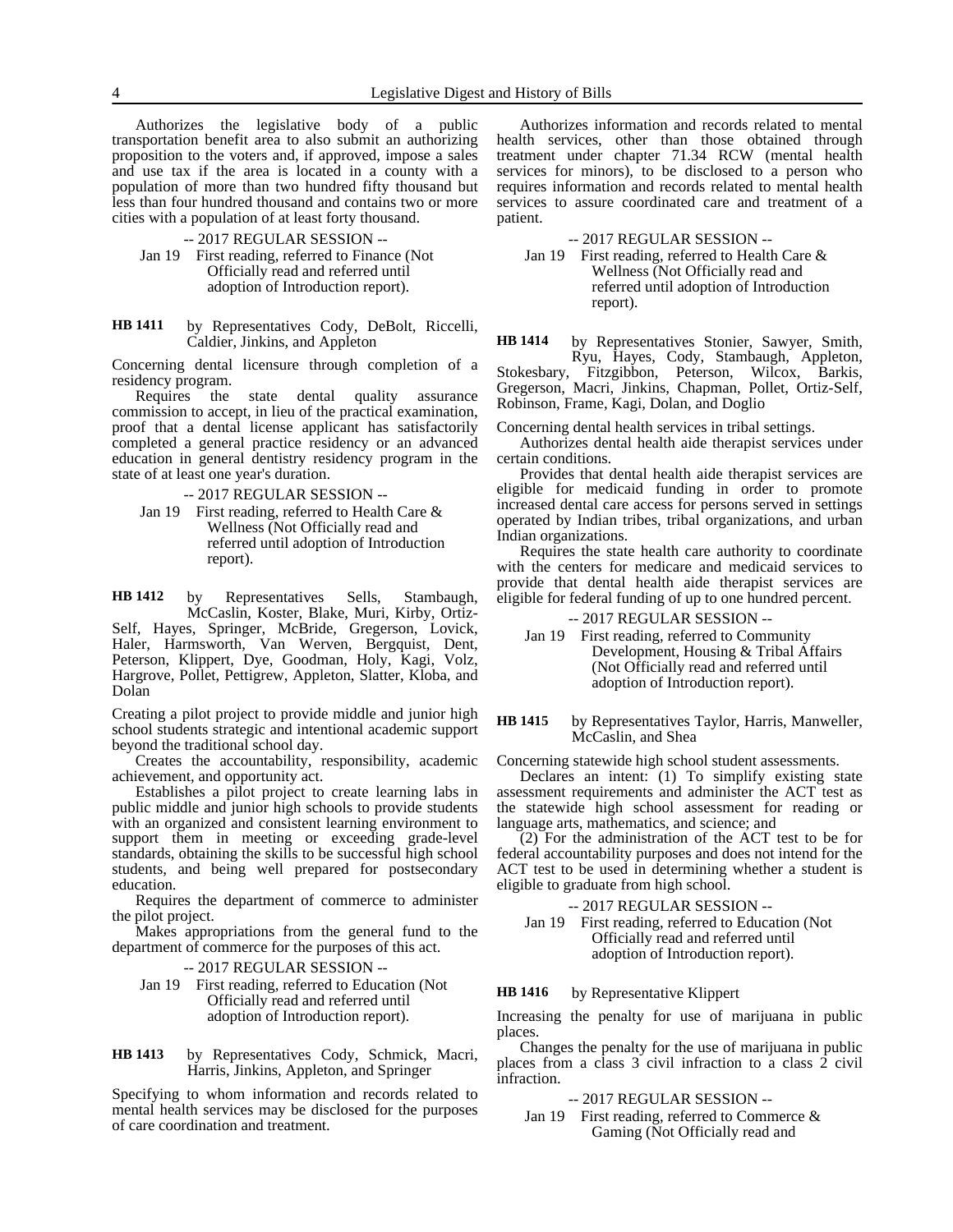referred until adoption of Introduction report).

#### by Representatives Hudgins and Smith **HB 1417**

Concerning the harmonization of the open public meetings act with the public records act in relation to information technology security matters.

Allows a governing body to hold an executive session during a regular or special meeting to consider information regarding: (1) Infrastructure and security of computer and telecommunications networks;

(2) Security and service recovery plans; and

- (3) Security risk assessments and security test results. -- 2017 REGULAR SESSION --
- Jan 19 First reading, referred to State Government (Not Officially read and referred until adoption of Introduction report).
- by Representatives Hudgins, Smith, Ortiz-Self, Morris, and Stanford **HB 1418**

Establishing a blue ribbon panel on cybersecurity.

Requires the office of the state chief information officer to convene a blue ribbon panel on cybersecurity to review the following issues: (1) Protecting critical infrastructure from the threat of cyberattack;

(2) Protecting data transfer and enhancing the security of the state's intergovernmental network; and

(3) Best practices for local government response in the event of a debilitating cybersecurity incident.

-- 2017 REGULAR SESSION --

- Jan 19 First reading, referred to Technology & Economic Development (Not Officially read and referred until adoption of Introduction report).
- by Representatives Hudgins, Morris, and **Stanford HB 1419**

Granting the governor authority to proclaim a state of emergency in the event of a substantial cybersecurity incident.

Authorizes the governor, after finding that a security incident exists in the state that affects life, health, property, or the public peace, to proclaim a state of emergency in the affected area.

- -- 2017 REGULAR SESSION --
- Jan 19 First reading, referred to Public Safety (Not Officially read and referred until adoption of Introduction report).
- by Representatives Hudgins, MacEwen, and Bergquist **HB 1420**

Concerning theatrical wrestling.

Authorizes a theatrical wrestling school to: (1) Hold wrestling shows at a school facility, or hold a limited number of wrestling shows off the school premises, for training purposes; and

(2) Charge an admission fee.

Authorizes the department of licensing to grant an annual license to a theatrical wrestling school.

Allows a promoter of a wrestling show to satisfy certain requirements by having an emergency medical technician at the event location.

# -- 2017 REGULAR SESSION --

- Jan 19 First reading, referred to Business & Financial Services (Not Officially read and referred until adoption of Introduction report).
- by Representatives Smith, Hudgins, and Stanford **HB 1421**

Concerning the removal of payment credentials and other sensitive data from state data networks.

Prohibits state agencies from storing payment credentials on state data systems.

Requires payment credentials, collected on behalf of a state agency to process payments for the agency, to be accepted and stored by a third-party institution.

Requires state agencies that currently store payment credentials to work with the office of the state chief information officer to eliminate that data from state data systems by July 1, 2020.

-- 2017 REGULAR SESSION --

- Jan 19 First reading, referred to State Government (Not Officially read and referred until adoption of Introduction report).
- by Representatives Blake, J. Walsh, Fey, Nealey, Tharinger, Chapman, Jinkins, and **HB 1422**

Springer

Creating the Washington rural jobs act.

Establishes the Washington rural jobs act.

Requires the department of commerce to accept applications for approval as a rural growth fund.

Allows a nonrefundable tax credit, for taxpayers that made a credit-eligible capital contribution to the rural growth fund and were issued a tax credit certificate, and allows the credit to be claimed against the following: Business and occupation taxes; insurance premium taxes; and retaliatory taxes.

Provides a July 1, 2023, contingent expiration date.

-- 2017 REGULAR SESSION --

- Jan 19 First reading, referred to Technology & Economic Development (Not Officially read and referred until adoption of Introduction report).
- by Representatives Shea, Goodman, McCaslin, Taylor, and Volz **HB 1423**

Concerning the excise taxation of personal and alcohol monitoring devices and services.

Exempts personal and alcohol monitoring devices and services from business and occupation taxes and sales and use taxes.

# -- 2017 REGULAR SESSION --

Jan 19 First reading, referred to Finance (Not Officially read and referred until adoption of Introduction report).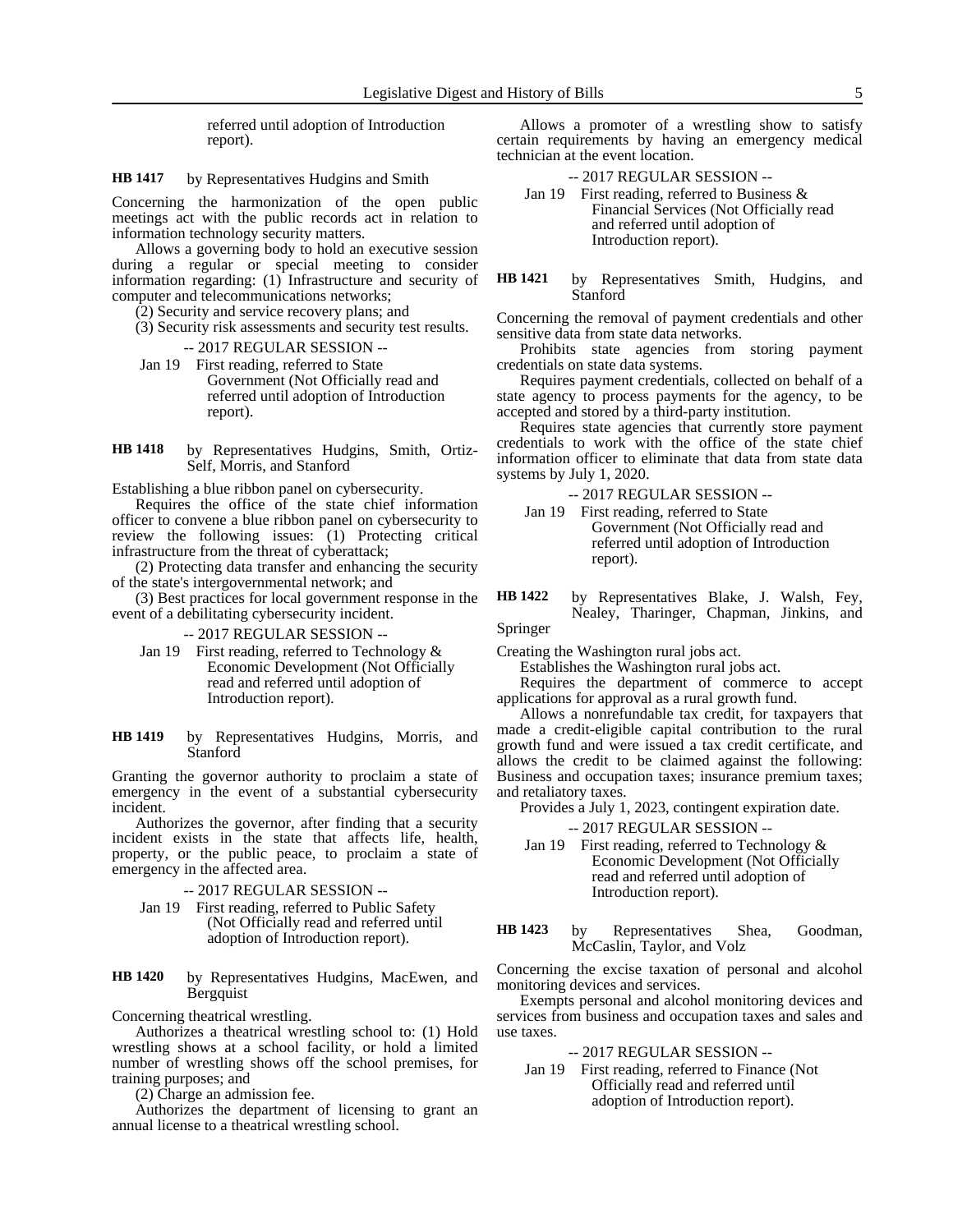by Representatives Shea, McCaslin, and Taylor **HB 1424**

Ensuring a parent or guardian has the authority to admit and keep a minor child into a treatment facility for chemical dependency treatment for fourteen days.

Authorizes a parent or guardian to: (1) Admit a minor child to a chemical dependency treatment program; and

(2) Keep the minor child in the program for fourteen days.

-- 2017 REGULAR SESSION --

Jan 19 First reading, referred to Early Learning & Human Services (Not Officially read and referred until adoption of Introduction report).

by Representatives Kilduff, Haler, Lovick, Muri, Senn, Holy, Frame, Caldier, Ortiz-Self, Goodman, Orwall, Kagi, Stonier, Santos, Springer, Jinkins, Ryu, Appleton, Fey, Bergquist, Slatter, and Doglio **HB 1425**

Creating the Washington next generation educational savings account pilot program.

Creates the Washington next generation educational savings account pilot program to expand education opportunity and financial capability by creating children's educational savings accounts.

Requires the student achievement council to administer the pilot program.

Requires initial and incentive grant dollars received by an eligible beneficiary through the pilot program to be used to attend an eligible educational institution for qualifying higher education expenses.

Requires the joint legislative audit and review committee to review the pilot program including information regarding the individual college savings program accounts opened up under the pilot program and the eligible beneficiaries of the accounts.

Creates the Washington next generation educational savings account pilot program account.

-- 2017 REGULAR SESSION --

Jan 19 First reading, referred to Higher Education (Not Officially read and referred until adoption of Introduction report).

by Representatives Robinson, Harris, Cody, Caldier, Rodne, Slatter, Jinkins, Peterson, Kilduff, and Kagi **HB 1426**

Concerning persons and entities to whom the department of health may provide prescription monitoring program data.

Authorizes the department of health to provide data in the prescription monitoring program to the following: (1) Personnel of the department for assessing prescribing practices, including controlled substances-related mortality and morbidity, and providing quality improvement feedback to providers;

(2) The local health officer of a local health jurisdiction for patient follow-up and care coordination following a controlled substance overdose event; and

(3) The coordinated care electronic tracking program.

Requires the department of health to: (1) Provide certain facilities, entities, and provider groups with certain prescriber information;

(2) In consultation with the state hospital association, the state medical association, and the state health care authority, to determine what prescriber information will be provided; and

(3) Provide dispenser or prescriber data and data that includes indirect patient identifiers to the state hospital association for use solely in connection with its coordinated quality improvement program.

-- 2017 REGULAR SESSION --

- Jan 19 First reading, referred to Health Care & Wellness (Not Officially read and referred until adoption of Introduction report).
- by Representatives Cody, Jinkins, Peterson, and Pollet **HB 1427**

Concerning opioid treatment programs. Addresses opioid treatment programs.

-- 2017 REGULAR SESSION --

- Jan 19 First reading, referred to Health Care & Wellness (Not Officially read and referred until adoption of Introduction report).
- Jan 24 Scheduled for public hearing in the House Committee on Health Care & Wellness at 8:00 AM. (Subject to change)

by Representatives Blake, Fitzgibbon, Lytton, Morris, and Tharinger; by request **HB 1428**

Department of Fish and Wildlife

Concerning construction projects in state waters. Addresses certain criteria and requirements for construction projects in state waters.

-- 2017 REGULAR SESSION --

Jan 19 First reading, referred to Agriculture & Natural Resources (Not Officially read and referred until adoption of Introduction report).

by Representatives Chandler, Tarleton, Lytton, Morris, Appleton, and Fitzgibbon; by request of Department of Fish and Wildlife **HB 1429**

Concerning aquatic invasive species management.

Revises aquatic invasive species provisions with regard to management, invasive species, ballast water, biofouling management accounts, and biofouling program funding.

-- 2017 REGULAR SESSION --

Jan 19 First reading, referred to Agriculture & Natural Resources (Not Officially read and referred until adoption of Introduction report).

by Representatives Manweller, Condotta, and Pike **HB 1430**

Concerning the review and adoption of electrical rules.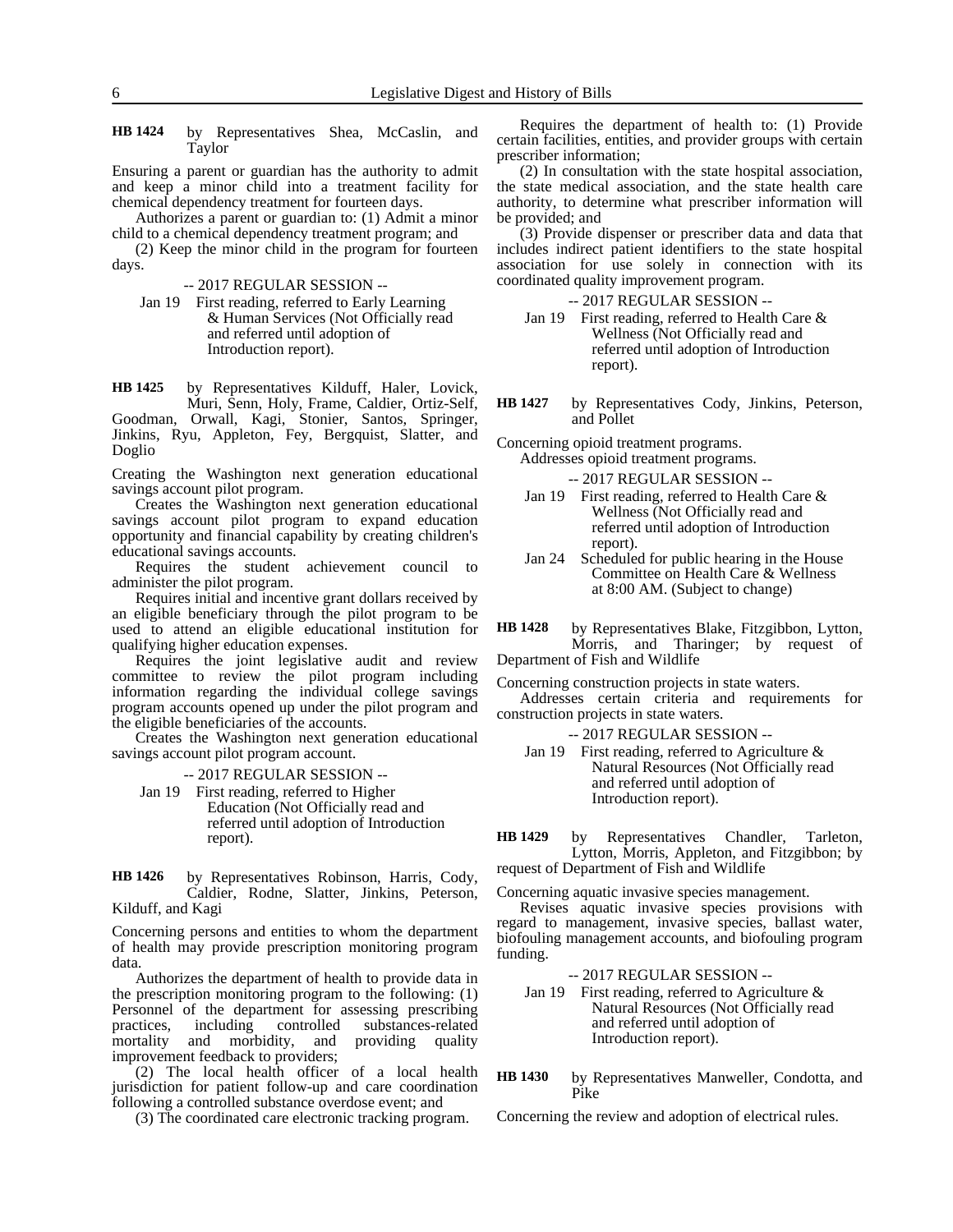Requires the department of labor and industries to adopt the nonadministrative portion of the electrical rules through a process in which the department, the Washington cities electrical committee, and the technical advisory committee have an equal vote in the adoption of the rules.

-- 2017 REGULAR SESSION --

- Jan 19 First reading, referred to Labor & Workplace Standards (Not Officially read and referred until adoption of Introduction report).
- by Representatives Slatter, Cody, and Jinkins; by request of Department of Health **HB 1431**

Increasing the number of members on the board of osteopathic medicine and surgery.

Changes the composition of the state board of osteopathic medicine and surgery.

-- 2017 REGULAR SESSION --

Jan 19 First reading, referred to Health Care & Wellness (Not Officially read and referred until adoption of Introduction report).

by Representatives Robinson, Harris, Jinkins, Pollet, Kilduff, Slatter, and Cody; by request of Department of Health **HB 1432**

Concerning foundational public health services.

Addresses the protection of the public's health in the state, core public health services and essential capabilities that comprise foundational public health services, and development of a governmental public health improvement plan.

Creates the core public health services account.

-- 2017 REGULAR SESSION --

Jan 19 First reading, referred to Health Care & Wellness (Not Officially read and referred until adoption of Introduction report).

by Representatives Stambaugh, Orwall, Haler, Tarleton, Jinkins, Pollet, Stonier, Ryu, Hargrove, Santos, and Doglio **HB 1433**

Decoupling services and activities fees from tuition. Addresses the separation of services and activities fees from tuition.

-- 2017 REGULAR SESSION --

Jan 19 First reading, referred to Higher Education (Not Officially read and referred until adoption of Introduction report).

by Representatives Robinson, Ormsby, Jinkins, Appleton, Senn, Kilduff, Stanford, Slatter, Kagi, and Pollet; by request of Office of Financial Management **HB 1434**

Adding the use of shared leave for employees who are sick or temporarily disabled because of pregnancy disability or for the purposes of parental leave to bond with the employee's newborn, adoptive, or foster child.

Allows an agency head to permit an employee to receive leave, under the state leave sharing program, if the employee: (1) Needs the time for parental leave; or

(2) Is sick or temporarily disabled because of pregnancy disability.

-- 2017 REGULAR SESSION --

Jan 19 First reading, referred to State Government (Not Officially read and referred until adoption of Introduction report).

by Representatives Buys, Pike, and Springer **HB 1435**

Concerning adoption of the International Plumbing Code as an alternative recognized building code.

Adopts by reference, as an alternative code, the International Plumbing Code, published by the International Code Council, Inc., with the exception of sections 104.4, 108.7, and 109 and Appendix  $\hat{A}$  of the code.

-- 2017 REGULAR SESSION --

Jan 19 First reading, referred to Local Government (Not Officially read and referred until adoption of Introduction report).

by Representatives Buys, Blake, Taylor, Springer, Short, and Pike **HB 1436**

Concerning the state building code council.

Changes the composition and duties of the state building code council.

Requires the department of enterprise services to employ permanent and temporary staff and contract for services for the state building code council.

Creates the legislative task force on the state building code council's administration and operations.

Requires the task force to review and provide recommendations on certain issues with regard to the state building code council and the state building code.

-- 2017 REGULAR SESSION --

Jan 19 First reading, referred to State Government (Not Officially read and referred until adoption of Introduction report).

by Representatives Pollet, Stambaugh, Orwall, Tarleton, Macri, Bergquist, Stanford, and Dolan **HB 1437**

Adding a faculty member to the board of regents at the research universities.

Changes the composition of the board of regents at the University of Washington and Washington State University.

-- 2017 REGULAR SESSION --

Jan 19 First reading, referred to Higher Education (Not Officially read and referred until adoption of Introduction report).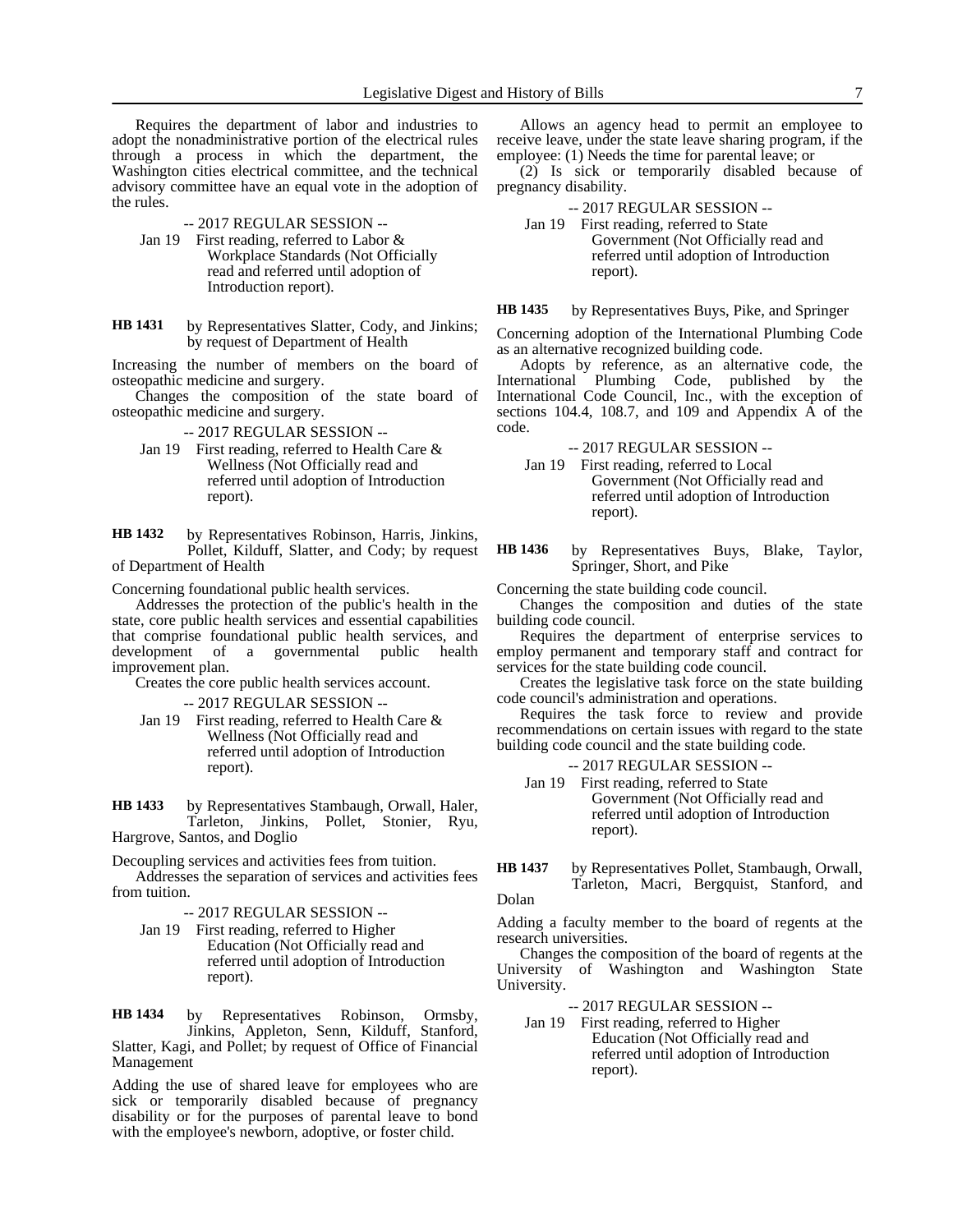by Representatives Ormsby, Jinkins, and Appleton; by request of Office of Financial Management **HB 1438**

Suspending four-year balanced budget requirements in order to fulfill the state's education funding obligations.

Suspends requirements of the four-year balanced budget to fulfill the state's education funding obligations.

-- 2017 REGULAR SESSION --

Jan 19 First reading, referred to Appropriations (Not Officially read and referred until adoption of Introduction report).

by Representatives Pollet, Haler, Tarleton, Fey, Sells, Orwall, Ryu, Stanford, and Dolan **HB 1439**

Regulating the institutions of higher education, including for-profit institutions and private vocational schools, to protect students from unfair business practices.

Protects students from unfair business practices by regulating the institutions of higher education, including for-profit institutions and private vocational schools.

Creates the office of the ombuds serving students of for-profit degree granting institutions and private vocational schools within the student achievement council to provide assistance to students of for-profit postsecondary institutions and private vocational schools.

Expands the duties of the council.

-- 2017 REGULAR SESSION --

Jan 19 First reading, referred to Higher Education (Not Officially read and referred until adoption of Introduction report).

by Representatives Stonier, Stambaugh, Hudgins, Johnson, Ortiz-Self, Stokesbary, Sells, Jinkins, Ryu, Appleton, Pollet, Senn, Peterson, Kilduff, Bergquist, Stanford, Frame, Slatter, and Dolan; by request of Attorney General **HB 1440**

Establishing a student loan bill of rights.

Establishes the Washington student education loan bill of rights.

Requires the student achievement council to designate a student education loan ombuds within the office of student financial assistance to provide timely assistance to a student education loan borrower with a student education loan.

Requires the director of the department of financial institutions to establish fees sufficient to cover the costs of administering the department's program for student education loan servicers and the student education loan ombuds.

Requires the state institute for public policy to conduct a study on the impact and cost-effectiveness of establishing a student loan authority to refinance existing federal and private undergraduate and graduate student loans from the proceeds of tax-exempt bonds.

Creates the student education loan ombuds account.

Requires the state treasurer, beginning in the 2019-2020 fiscal year, to annually transfer from the financial services regulation fund to the student loan ombuds account, the greater of one hundred seventy-five thousand dollars or twenty percent of the annual assessment derived from student education loan servicing.

-- 2017 REGULAR SESSION --

Jan 19 First reading, referred to Higher Education (Not Officially read and referred until adoption of Introduction report).

#### by Representative Haler **HB 1441**

Prohibiting purchases of land within urban growth areas by state agencies.

Prohibits a state agency from purchasing land lying within an urban growth area, designated in accordance with the growth management act, in a county located east of the crest of the Cascade mountain range.

-- 2017 REGULAR SESSION --

Jan 19 First reading, referred to Capital Budget (Not Officially read and referred until adoption of Introduction report).

by Representative Haler **HB 1442**

Providing an exemption from the false academic credential law for doctorate degrees awarded by a religious institution.

Exempts the following from the definition of "false academic credential": Doctorate degrees issued by a religious seminary, institute, college, or university whose certificate, diplomas, or degrees clearly identify the religious character of the educational program.

-- 2017 REGULAR SESSION --

Jan 19 First reading, referred to Higher Education (Not Officially read and referred until adoption of Introduction report).

# **House Joint Memorials**

by Representatives Young, Blake, Jenkin, Kraft, J. Walsh, Rodne, Vick, Griffey, Dent, **HJM 4006**

Harris, Haler, Manweller, Graves, Stokesbary, Chandler, and Pike

Applying for a convention to propose amendments to the United States Constitution relating to fiscal restraints on the federal government, the power and jurisdiction of the federal government, and terms of office for federal officials and for members of Congress.

Applies for a convention to propose amendments to the United States Constitution relating to fiscal restraints on, and the power and jurisdiction of, the federal government, and terms of office for federal officials and members of congress.

-- 2017 REGULAR SESSION --

Jan 19 First reading, referred to State Government (Not Officially read and referred until adoption of Introduction report).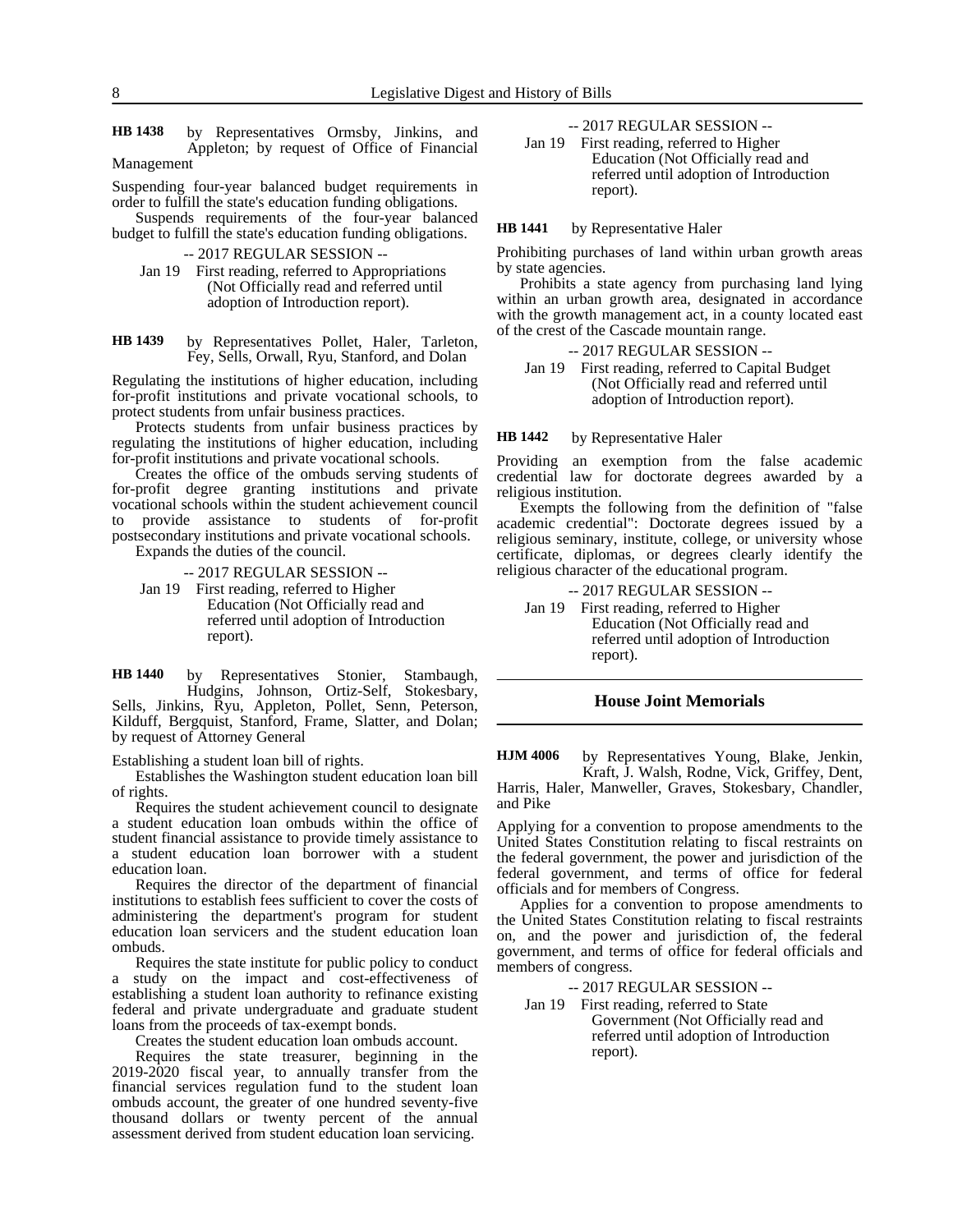by Representatives Muri, Ryu, Appleton, Sells, Kilduff, Lovick, and Barkis **HJM 4007**

Requesting that the Interstate 5 bridges over the Nisqually River be named for and recognize the veterans of the Iraq and Afghanistan conflicts.

Requests that the Interstate 5 bridges over the Nisqually River be named for and recognize the veterans of the Iraq and Afghanistan conflicts.

-- 2017 REGULAR SESSION --

Jan 19 First reading, referred to Transportation (Not Officially read and referred until adoption of Introduction report).

### **House Joint Resolutions**

#### by Representatives Hudgins and Stanford **HJR 4202**

Amending the state Constitution to permit appropriations from the budget stabilization account in certain cases where there has been a breach of information technology systems.

Proposes an amendment to the state Constitution to permit appropriations from the budget stabilization account in certain cases where there has been a breach of information technology systems.

-- 2017 REGULAR SESSION --

Jan 19 First reading, referred to Appropriations (Not Officially read and referred until adoption of Introduction report).

# **Senate Bills**

by Senators Conway, Bailey, Schoesler, and Hobbs; by request of Select Committee on Pension Policy **SB 5274**

Defining salary for purposes of the Washington state patrol retirement system.

Revises the definition for "salary" for purposes of the Washington state patrol retirement system.

-- 2017 REGULAR SESSION --

Jan 19 First reading, referred to Ways & Means.

by Senators Conway, Bailey, Schoesler, and Hobbs; by request of Select Committee on Pension Policy **SB 5275**

Authorizing the transfer of public employees' retirement system service credit to the public safety employees' retirement system due to differing definitions of full-time.

Authorizes a public employee to elect to have their public employees' retirement system service credit transferred to the public safety employees' retirement system if: (1) They worked under a written employment contract before January 1, 2017, that defined full-time as less than one hundred sixty hours per month;

(2) They have met membership requirements for the public safety employees' retirement system;

(3) Their employer incorrectly reported the employee's service in the public safety employees' retirement system; and

(4) Contributions required for past periods of service are paid to the department of retirement systems.

### -- 2017 REGULAR SESSION --

Jan 19 First reading, referred to Ways & Means.

by Senators Bailey, Conway, Schoesler, and Hobbs; by request of Select Committee on Pension Policy **SB 5276**

Allowing new government employees the option of opting out of retirement system membership if the employee is age sixty or older when first hired, or when the employee's employer opts into retirement plan participation.

Allows certain state employees the option of opting out of retirement system membership.

-- 2017 REGULAR SESSION --

Jan 19 First reading, referred to Ways & Means.

#### by Senators Padden, Pedersen, Darneille, and Kuderer **SB 5277**

Concerning disqualification of judges.

Prohibits a superior court judge from sitting to hear or try an action or proceeding if he or she has been disqualified.

Authorizes a party to, or an attorney appearing in, an action or proceeding in a superior court to disqualify a judge from hearing the matter, subject to certain limitations.

-- 2017 REGULAR SESSION --

Jan 19 First reading, referred to Law & Justice.

by Senators Padden, Pedersen, and Kuderer **SB 5278**

Concerning the authority of the public safety review panel.

Finds that: (1) Persons subject to commitment following a determination of not guilty by reason of insanity present unique diagnostic, treatment, supervisory, and public safety challenges that differ substantially from other groups subject to civil commitment; and

(2) A centralized, quasi-judicial administrative review board with specialized expertise in the unique nature of this population and their public safety challenges will enhance both patient care and public safety.

Addresses the authority of the public safety review panel.

### -- 2017 REGULAR SESSION --

Jan 19 First reading, referred to Law & Justice.

by Senators Warnick and Keiser **SB 5279**

Allowing sales of growlers of wine.

Allows the sale of growlers of wine, except for fortified wine.

-- 2017 REGULAR SESSION --

Jan 19 First reading, referred to Commerce, Labor & Sports.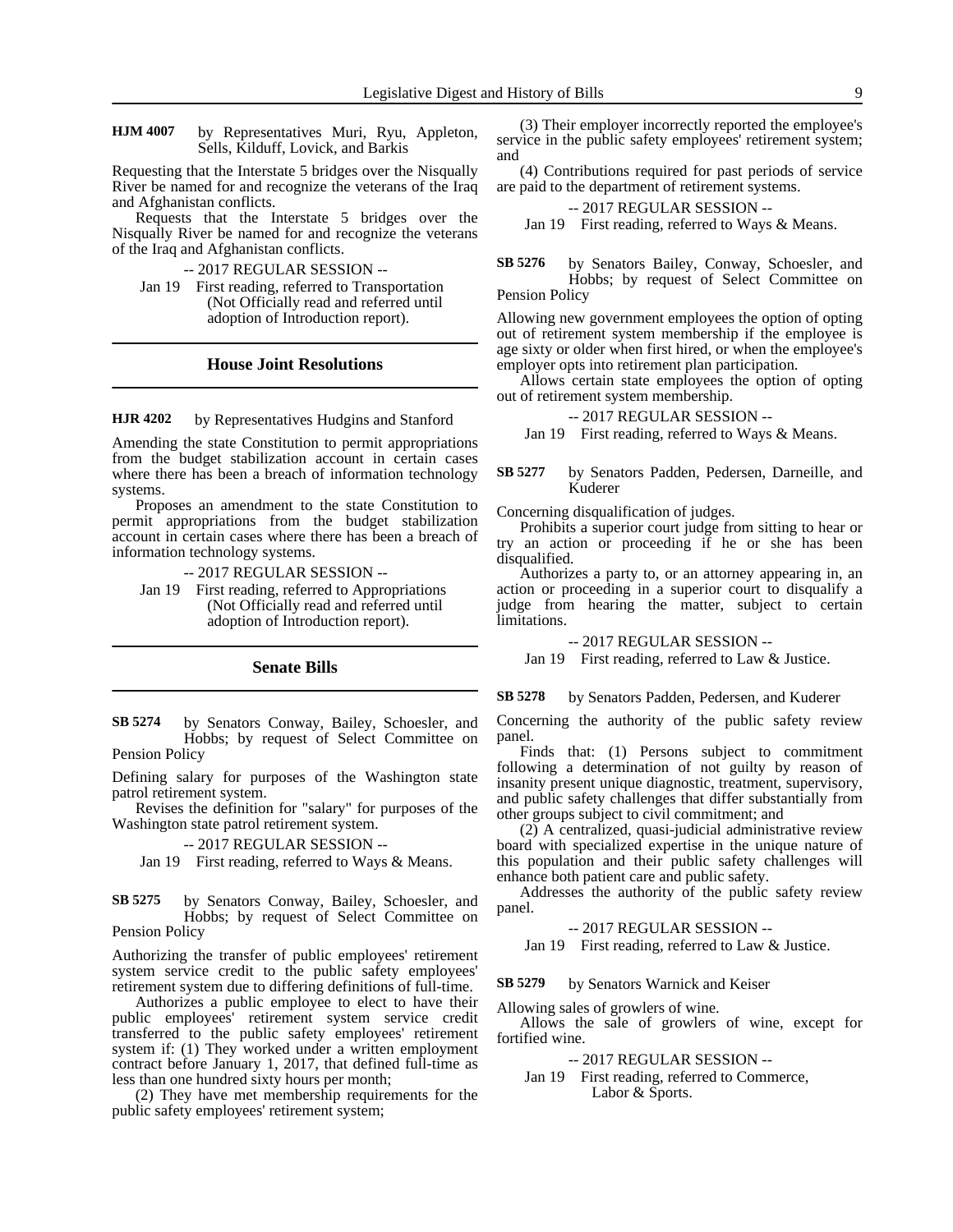by Senators Honeyford, Rivers, Becker, Sheldon, Brown, Angel, Miloscia, Warnick, Padden, Bailey, and Wilson **SB 5280**

Making crimes and threats against persons because of their occupation as a law enforcement officer a hate crime.

Finds that a hate crime committed against a victim because of the victim's occupation as a law enforcement officer may be identified in the same manner that a hate crime committed against a victim of another protected group is identified.

-- 2017 REGULAR SESSION --

Jan 19 First reading, referred to Law & Justice.

by Senators Angel, Fortunato, Takko, Fain, Sheldon, and Hobbs **SB 5281**

Concerning rules for on-site sewage systems.

Prohibits rules adopted by the state board of health, regarding the design, construction, installation, operation, and maintenance of on-site sewage systems with design flows of less than three thousand five hundred gallons per day, from requiring: (1) That a use permit be encumbered by a monitoring contract between a private company and a private individual; and

(2) Dedicated easements for the inspection, maintenance, or potential future expansion of an on-site sewage system.

Prohibits an existing on-site sewage system from being excluded from repair or required to be replaced if a repair returns an on-site sewage system to its previous functioning state.

-- 2017 REGULAR SESSION -- Jan 19 First reading, referred to Local Government.

#### by Senator Baumgartner **SB 5282**

Authorizing local governments to prohibit the operation of licensed marijuana retail businesses within alcohol impact areas.

Authorizes a local government to adopt an ordinance that prohibits a marijuana retail business from operating or locating a business within the boundaries of an alcohol impact area that has been recognized by the state liquor and cannabis board through the passage of a resolution.

-- 2017 REGULAR SESSION --

- Jan 19 First reading, referred to Commerce, Labor & Sports.
- Jan 25 Scheduled for public hearing in the Senate Committee on Commerce and Labor & Sports at 1:30 PM. (Subject to change)

by Senators Warnick, Mullet, Rivers, Rolfes, and Keiser **SB 5283**

Concerning the calculation of years of service for educational staff associate positions for salary allocation purposes.

Addresses educational staff associate positions for salary allocation purposes with regard to the calculation of years of service in a nonschool position.

-- 2017 REGULAR SESSION --

Jan 19 First reading, referred to Early Learning & K-12 Education.

by Senators Carlyle and Rivers **SB 5284**

Addressing the oversight and regulation of marijuana.

Revises the uniform controlled substances act with regard to the oversight and regulation of marijuana.

```
-- 2017 REGULAR SESSION --
```
Jan 19 First reading, referred to Commerce, Labor & Sports.

by Senators Wilson and Palumbo **SB 5285**

Conducting a workforce study of employment opportunities in the agriculture, environment, and natural resources economic sectors intended to provide educators with the information needed for informing students about employment opportunities in the studied fields.

Requires the workforce training and education coordinating board to conduct a workforce assessment for the agriculture, natural resources, and environment sectors to assess the available data on current and projected employment levels and hiring demand for skilled midlevel workers in those sectors.

-- 2017 REGULAR SESSION -- Jan 19 First reading, referred to Higher Education.

by Senators Angel, Hobbs, Fain, and Takko **SB 5286**

Prohibiting regulation of the amount of rent for commercial properties.

Prohibits a city or town from enacting, maintaining, or enforcing ordinances or other provisions which regulate the amount of rent to be charged for commercial rental structures or sites other than properties in public ownership or properties under public management.

- -- 2017 REGULAR SESSION --
- Jan 19 First reading, referred to Financial Institutions & Insurance.
- Jan 26 Scheduled for public hearing in the Senate Committee on Financial Institutions & Insurance at 8:00 AM. (Subject to change)
- by Senators Darneille, Saldaña, Pedersen, and Hasegawa **SB 5287**

Concerning persistent offenders.

Requires an offender to have a resentencing hearing if a current or past conviction for assault in the second degree or robbery in the second degree was used as a basis for the finding that the offender was a persistent offender.

### -- 2017 REGULAR SESSION --

Jan 19 First reading, referred to Law & Justice.

by Senators Hunt, Liias, and Kuderer **SB 5288**

Authorizing certain public transportation benefit areas to impose a sales and use tax increase approved by voters.

Authorizes the legislative body of a public transportation benefit area to also submit an authorizing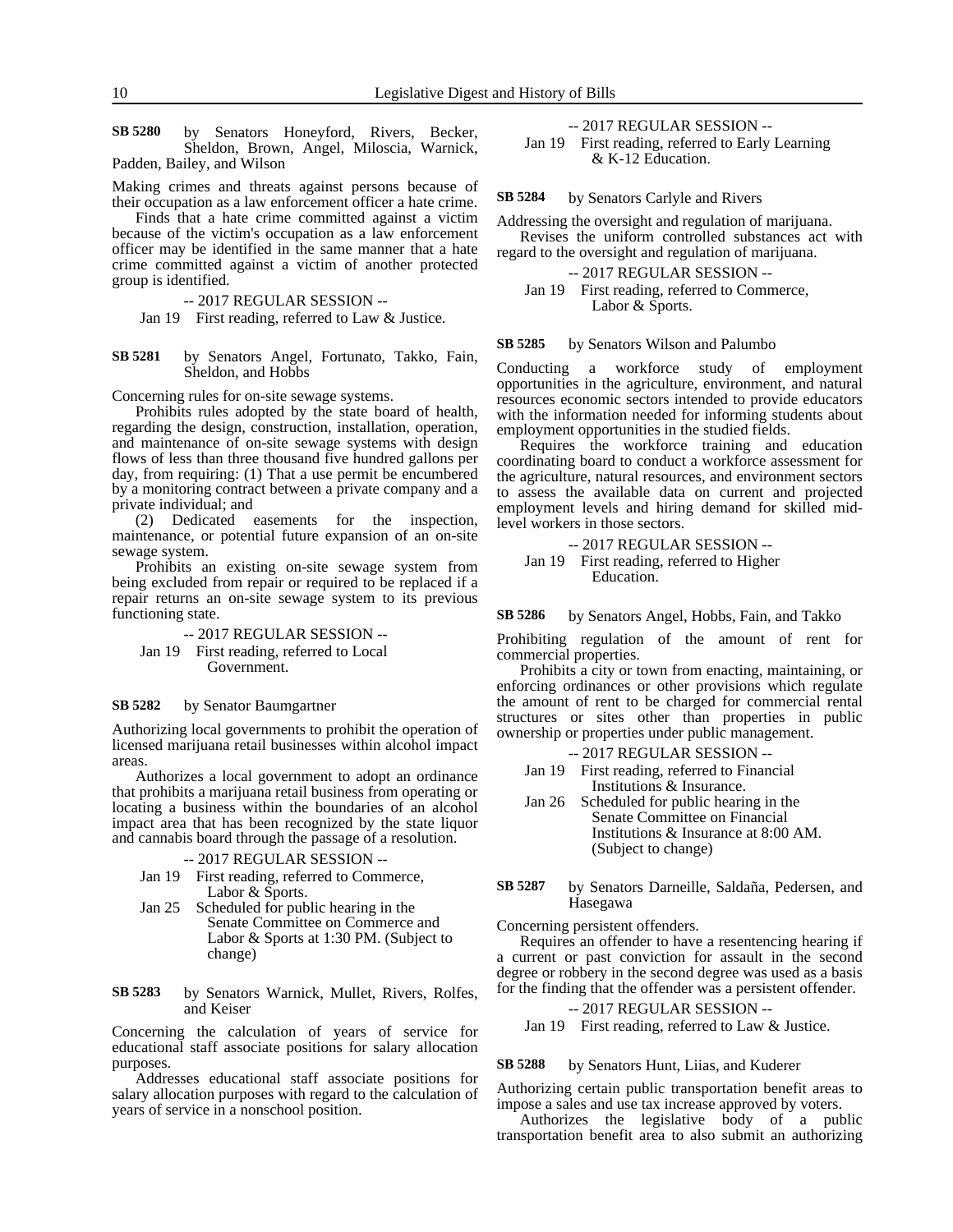proposition to the voters and, if approved, impose a sales and use tax if the area is located in a county with a population of more than two hundred fifty thousand but less than four hundred thousand and contains two or more cities with a population of at least forty thousand.

### -- 2017 REGULAR SESSION --

Jan 19 First reading, referred to Transportation.

by Senators Rivers, Liias, Miloscia, Carlyle, and Kuderer **SB 5289**

Modifying the infraction of and penalties for distracted driving.

Revises distracted driving provisions with regard to portable electronic devices which are defined as a device that is capable of wireless communication or electronic data retrieval and is not manufactured primarily for handsfree use in a motor vehicle.

### -- 2017 REGULAR SESSION --

Jan 19 First reading, referred to Transportation.

by Senators Hobbs, Takko, Palumbo, and Chase **SB 5290**

Concerning the administration of marijuana to students for medical purposes.

Requires a school district to permit a student who meets certain requirements to consume marijuana for medical purposes on school grounds, aboard a school bus, or while attending a school-sponsored event.

Requires the board of directors of a school district to adopt a policy that authorizes parents, guardians, and primary caregivers to administer marijuana to a student for medical purposes while the student is on school grounds, aboard a school bus, or attending a schoolsponsored event.

-- 2017 REGULAR SESSION --

Jan 19 First reading, referred to Early Learning & K-12 Education.

by Senators Pearson, McCoy, Warnick, Chase, Hobbs, Fain, Hasegawa, Palumbo, Wellman, Hunt, Kuderer, and Conway **SB 5291**

Creating a pilot project to provide middle and junior high school students strategic and intentional academic support beyond the traditional school day.

Creates the accountability, responsibility, academic achievement, and opportunity act.

Establishes a pilot project to create learning labs in public middle and junior high schools to provide students with an organized and consistent learning environment to support them in meeting or exceeding grade-level standards, obtaining the skills to be successful high school students, and being well prepared for postsecondary education.

Requires the department of commerce to administer the pilot project.

Makes appropriations from the general fund to the department of commerce for the purposes of this act.

-- 2017 REGULAR SESSION --

Jan 19 First reading, referred to Early Learning & K-12 Education.

by Senators Ranker and Keiser; by request of Office of Financial Management **SB 5292**

Concerning government efficiency by eliminating, revising or decodifying obsolete or inactive statutory provisions that concern the office of financial management.

Eliminates, revises, or decodifies obsolete or inactive provisions that concern the office of financial management.

-- 2017 REGULAR SESSION --

Jan 19 First reading, referred to State Government.

by Senators Darneille and Chase **SB 5293**

Concerning court-based and school-based efforts to promote attendance and reduce truancy.

Addresses the promotion of attendance and the reduction of truancy using court-based and school-based efforts.

-- 2017 REGULAR SESSION --

Jan 19 First reading, referred to Human Services, Mental Health & Housing.

by Senators Padden and O'Ban **SB 5294**

Concerning the department of corrections.

Authorizes the creation of the office of the corrections ombuds.

Requires the governor to: (1) Convene an ombuds advisory council with several purposes in support of the ombuds function; and

(2) Ensure that all offices are performing their duties and all personal and professional conflicts of interest are avoided.

Requires the state auditor to designate the nonprofit organization that will contract to operate the office of the corrections ombuds.

Directs the office of financial management to require the performance audit of the state employee whistleblower program to review the legislative report from the senate law and justice committee and other pertinent documentation regarding the department of corrections early release error, with particular focus on the inability of department of corrections employees to use the state employee whistleblower program to address concerns with mismanagement of the department of corrections.

Requires the joint legislative audit and review committee to conduct an immediate performance audit of the information technology and records departments at the department of corrections.

Creates the joint legislative task force to simplify criminal sentencing to: (1) Review and make recommendations regarding how the sentencing reform act of 1981 can be simplified; and

(2) Limit the review to technical, nonsubstantive changes that will not reduce punishment or risk public safety.

-- 2017 REGULAR SESSION --

Jan 19 First reading, referred to Law & Justice.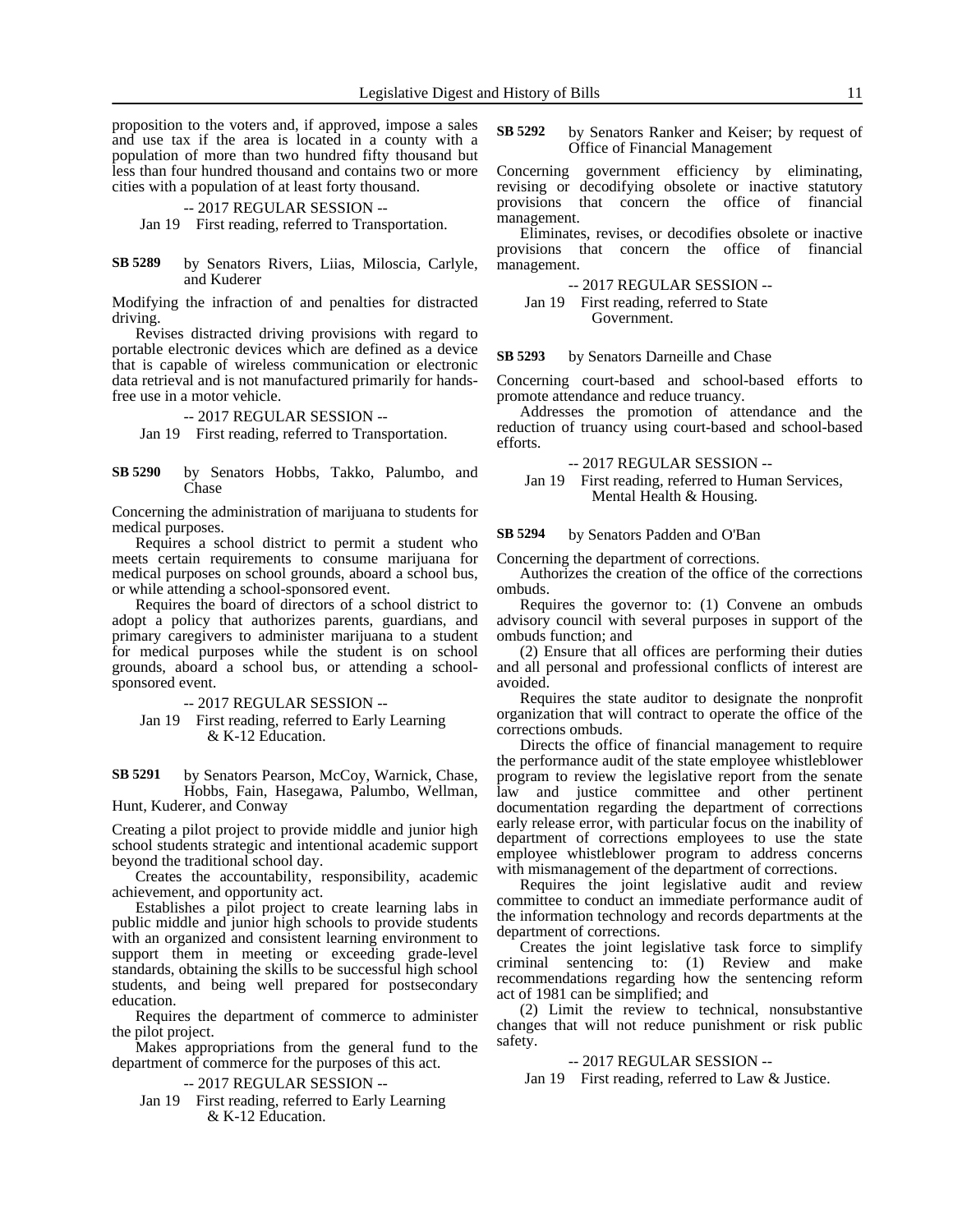by Senators Braun, Ranker, Hasegawa, Keiser, and Chase; by request of Office of Financial Management **SB 5295**

Adding the use of shared leave for employees who are sick or temporarily disabled because of pregnancy disability or for the purposes of parental leave to bond with the employee's newborn, adoptive, or foster child.

Allows an agency head to permit an employee to receive leave, under the state leave sharing program, if the employee: (1) Needs the time for parental leave; or

(2) Is sick or temporarily disabled because of pregnancy disability.

- -- 2017 REGULAR SESSION --
- Jan 19 First reading, referred to State Government.
- by Senators Braun, Ranker, and Keiser; by request of Office of Financial Management **SB 5296**

Removing the requirement that an employee must work at least six months before taking vacation leave.

Revises state government employee provisions to remove the requirement that an employee must work at least six months before taking vacation leave.

-- 2017 REGULAR SESSION -- Jan 19 First reading, referred to State Government.

by Senators Ranker, Rolfes, and Keiser; by request of Office of Financial Management **SB 5297**

Concerning educational employees' compensation. the compensation of educational employees.

Changes the name of the statewide salary allocation schedule to the statewide salary allocation model and revises certain provisions relating to that model.

-- 2017 REGULAR SESSION --

Jan 19 First reading, referred to Ways & Means.

by Senator Ranker; by request of Office of Financial Management **SB 5298**

Lowering the levy authority and local effort assistance. Lowers the levy authority and local effort assistance.

-- 2017 REGULAR SESSION --

Jan 19 First reading, referred to Ways & Means.

by Senators Keiser, Darneille, Chase, Hasegawa, and Conway **SB 5299**

Promoting healthy outcomes for pregnant women and infants.

Directs the state health care authority to require that health care facilities that provide newborn delivery services to medical assistance clients establish certain policies and procedures.

Addresses unfair practices for employers with regard to reasonable accommodations for a pregnant employee.

Creates the health pregnancy advisory committee to develop a strategy for promoting and improving maternal and infant health outcomes.

-- 2017 REGULAR SESSION --

Jan 19 First reading, referred to Commerce, Labor & Sports.

by Senators Zeiger, Wellman, Fain, Billig, Walsh, Nelson, and Hasegawa **SB 5300**

Authorizing specified local governments, including municipalities and federally recognized Indian tribes, that typically have limited access to economic development resources, to designate a portion of their territory as a creative district subject to certification by the Washington state arts commission.

Authorizes a local government to designate a creative district within its territorial boundaries subject to certification as a state-certified creative district by the state arts commission.

Authorizes the state arts commission to create a process for review of applications submitted by local governments or federally recognized Indian tribes for certification of state-certified creative districts.

-- 2017 REGULAR SESSION --

Jan 19 First reading, referred to Agriculture, Water, Trade & Economic Development.

by Senators Miloscia, Hunt, Hasegawa, Chase, and Conway; by request of Attorney General **SB 5301**

Including repeat and willful violations of certain state laws to the state's responsible bidder criteria.

Revises responsible bidder criteria provisions to include willfully or repeatedly violating the minimum wage act and the wage payment act.

-- 2017 REGULAR SESSION --

- Jan 19 First reading, referred to State Government.
- Jan 27 Scheduled for public hearing in the Senate Committee on State Government at 8:00 AM. (Subject to change)

by Senators Van De Wege, King, and Ranker **SB 5302**

Establishing pilot projects for destination steelhead fisheries on the Olympic Peninsula and Klickitat river.

Establishes destination recreational steelhead fishery pilot projects for the Olympic Peninsula and the Klickitat river to: (1) Protect the health and viability of wild steelhead;

(2) Provide consistent, high quality fishing opportunities for nonguided and guided recreational anglers; and

(3) Ensure that the level of guided angling does not adversely impact wild steelhead populations or the recreational fishing experience.

Requires the department of fish and wildlife, after the first two years of the pilot projects, to calculate the total number of guided rod days in each pilot project area during the prior two years.

Creates the recreational steelhead fishery pilot project account.

-- 2017 REGULAR SESSION --

Jan 19 First reading, referred to Natural Resources & Parks.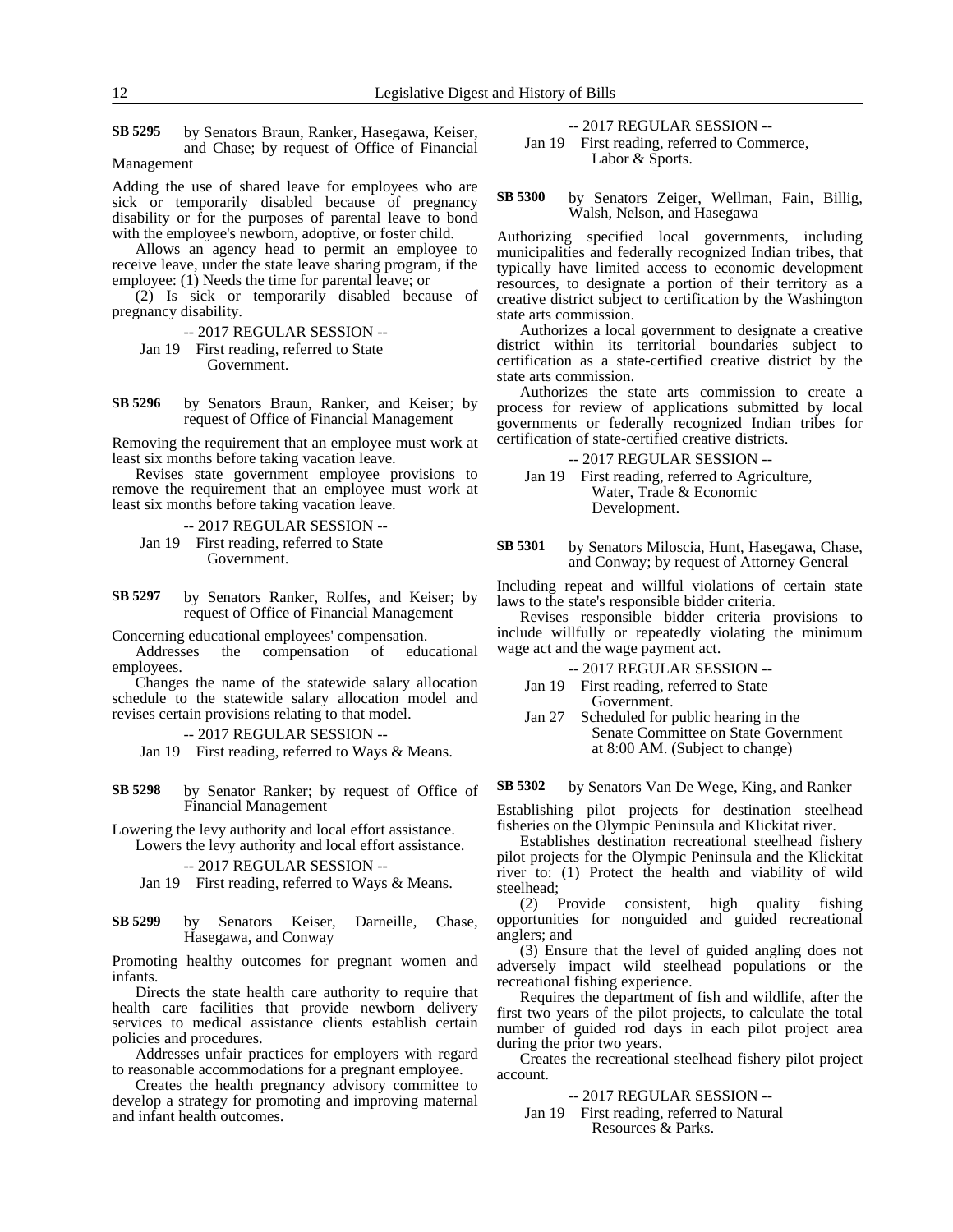by Senators Honeyford, Rolfes, Chase, Hawkins, Warnick, Bailey, and Ranker; by request of Department of Fish and Wildlife **SB 5303**

Concerning aquatic invasive species management.

Revises aquatic invasive species provisions with regard to management, invasive species, ballast water, biofouling management accounts, and biofouling program funding.

- -- 2017 REGULAR SESSION --
- Jan 19 First reading, referred to Natural Resources & Parks.
- by Senators Braun, Wilson, Baumgartner, and King **SB 5304**

Concerning the review and adoption of electrical rules.

Requires the department of labor and industries to adopt the nonadministrative portion of the electrical rules through a process in which the department, the Washington cities electrical committee, and the technical advisory committee have an equal vote in the adoption of the rules.

-- 2017 REGULAR SESSION --

- Jan 19 First reading, referred to Commerce, Labor & Sports.
- Jan 26 Scheduled for public hearing in the Senate Committee on Commerce and Labor & Sports at 1:30 PM. (Subject to change)
- by Senators O'Ban, Zeiger, Bailey, and Conway **SB 5305**

Supporting access to state recreation lands by disabled veterans.

Exempts a person who displays a lifetime veteran's disability pass from the requirements of the discover pass, the vehicle access pass, and the day-use permit.

-- 2017 REGULAR SESSION --

Jan 19 First reading, referred to Natural Resources & Parks.

#### by Senators Rolfes and Takko **SB 5306**

Concerning secondary commercial fish receivers.

Revises the crime of secondary commercial fish receiver's failure to account for commercial harvest.

- -- 2017 REGULAR SESSION --
- Jan 19 First reading, referred to Natural Resources & Parks.

by Senators Darneille, Hasegawa, Kuderer, and Chase **SB 5307**

Creating alternatives to total confinement for certain qualifying offenders with minor children.

Changes eligibility requirements for a parenting alternative program for certain offenders.

-- 2017 REGULAR SESSION --

Jan 19 First reading, referred to Law & Justice.

by Senators Palumbo, Fain, Hunt, Billig, McCoy, Ranker, Liias, Saldaña, Hasegawa, Kuderer, Wellman, Carlyle, Frockt, and Pedersen **SB 5308**

Limiting disclosure of information about the religious affiliation of individuals.

Prohibits an agency from providing or disclosing to federal authorities personal information regarding the religious affiliation of an individual that is requested for the purpose of compiling a database of individuals based solely on religious affiliation.

-- 2017 REGULAR SESSION --

Jan 19 First reading, referred to Law & Justice.

#### by Senator Hunt **SB 5309**

Authorizing the addition of new counties to a regional transit authority.

Authorizes the addition of counties or portions of counties west of the crest of the Cascade mountains that are contiguous with counties already within the boundaries of the regional transit authority.

-- 2017 REGULAR SESSION --

Jan 19 First reading, referred to Transportation.

by Senators Hunt, Baumgartner, and Mullet **SB 5310**

Addressing retired teachers working as coaches.

Authorizes a teacher in plan  $2$  or plan 3 who retired under alternate early retirement provisions to be employed for up to eight hundred sixty-seven hours per calendar year without suspension of his or her benefit if he or she is employed exclusively as a coach.

-- 2017 REGULAR SESSION --

Jan 19 First reading, referred to Ways & Means.

by Senators Hunt, Miloscia, and Hasegawa **SB 5311**

Concerning state reimbursement of election costs. Revises election provisions relating to the

reimbursement of election costs by the state.

- -- 2017 REGULAR SESSION --
- Jan 19 First reading, referred to State Government.
- Jan 27 Scheduled for public hearing in the Senate Committee on State Government at 8:00 AM. (Subject to change)

by Senators Baumgartner, Saldaña, Walsh, **SB 5312**

Billig, Angel, Hasegawa, Keiser, Chase, Zeiger, Rolfes, Ranker, Fain, Frockt, Conway, Wellman, Darneille, Pedersen, and Miloscia

Prohibiting certain employers from including any question on an application about an applicant's criminal record, inquiring either orally or in writing about an applicant's criminal records, or obtaining information from a criminal background check, until after the employer initially determines that the applicant is otherwise qualified.

Establishes the Washington fair chance act.

Prohibits an employer from including a question on an application for employment regarding information about the applicant's criminal record until after the employer